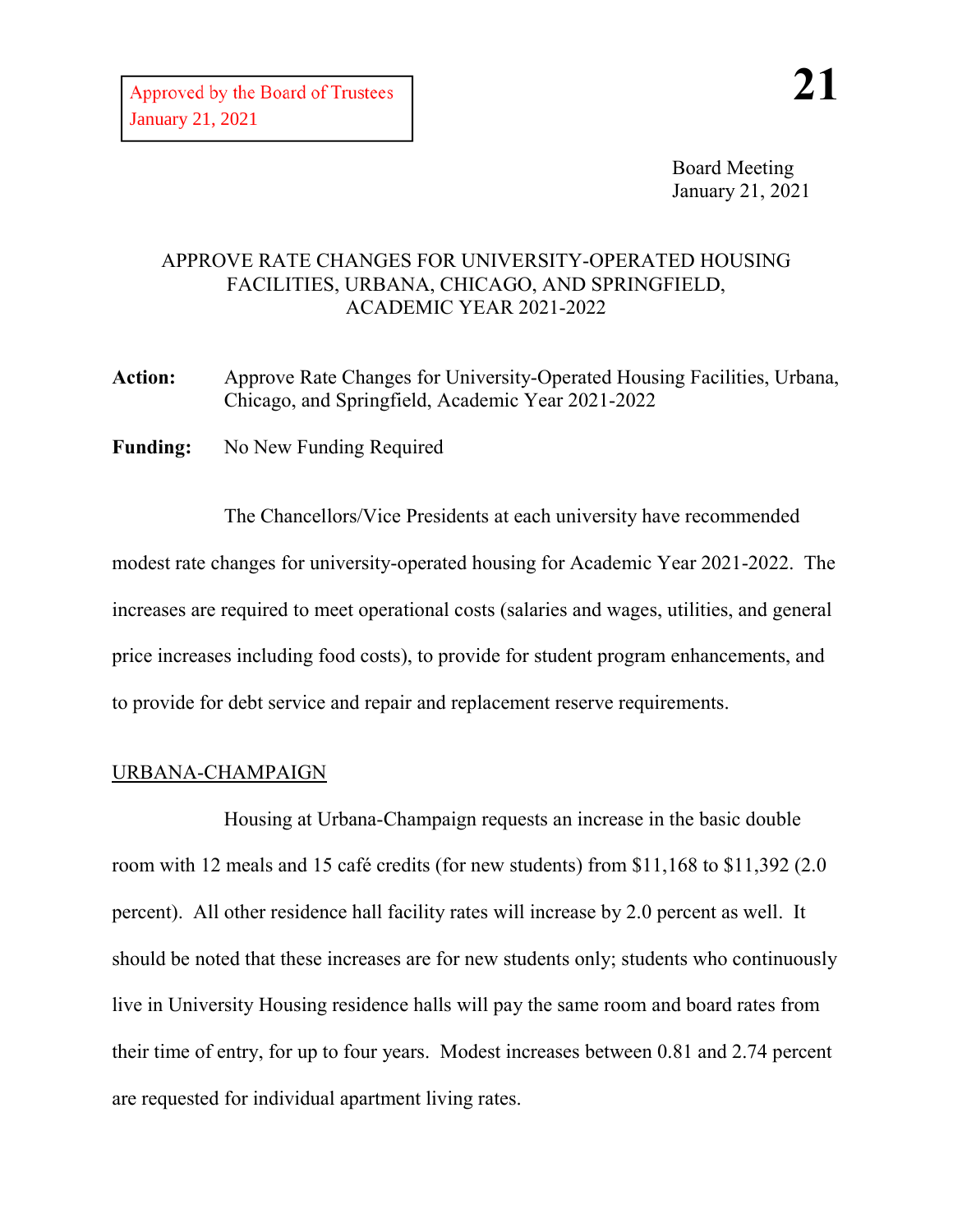# Undergraduate Housing (room and board, academic year)

| Undergraduate Traditional Rooms (without air conditioning)               |
|--------------------------------------------------------------------------|
| Residence Halls: Allen, Barton-Lundgren, Lincoln Avenue, Taft-Van Doren. |

| Unit   | AY 20-21 | Proposed | Dollar Increase | Percent  |
|--------|----------|----------|-----------------|----------|
|        |          | AY 21-22 |                 | Increase |
| Single | \$12,758 | \$13,014 | \$256           | ∠.∪      |
| Double | 11,168   | 1,392    | 224             | ∠.∪      |
| Triple | 10,540   | 0,750    | 210             | 2.U      |

Undergraduate Traditional Rooms (with air conditioning)

Residence Halls: Busey-Evans, Florida Avenue, Hopkins, Illinois Street, Pennsylvania Avenue, Scott, Snyder, Weston.

| Unit   | AY 20-21 | Proposed | Dollar Increase | Percent  |
|--------|----------|----------|-----------------|----------|
|        |          | AY 21-22 |                 | Increase |
| Single | \$13,114 | \$13,376 | \$262           |          |
| Double | 11,520   | 1,750    | 230             |          |
| Triple | 10,898   | 1,116    | 218             | ∠.∪      |

Undergraduate Clustered Rooms (with air conditioning) Residence Halls: Nugent

| Unit           | AY 20-21 | Proposed | Dollar Increase | Percent  |
|----------------|----------|----------|-----------------|----------|
|                |          | AY 21-22 |                 | Increase |
| Single Cluster | \$13,496 | \$13,766 | \$270           |          |
| Double Cluster | .904     | 2,142    | 238             |          |

Undergraduate Semi-Private Rooms (with air conditioning) Residence Halls: Bousfield

| Unit               | AY 20-21 | Proposed | Dollar Increase | Percent  |
|--------------------|----------|----------|-----------------|----------|
|                    |          | AY 21-22 |                 | Increase |
| Single Suite       | \$14,614 | \$14,906 | \$292           | $2.0\,$  |
| <b>Shared Bath</b> |          |          |                 |          |
| Double Shared      | 12,468   | 12,718   | 250             | 2.0      |
| Bath               |          |          |                 |          |

Undergraduate Pod Rooms (with air conditioning)

Residence Halls: Wassaja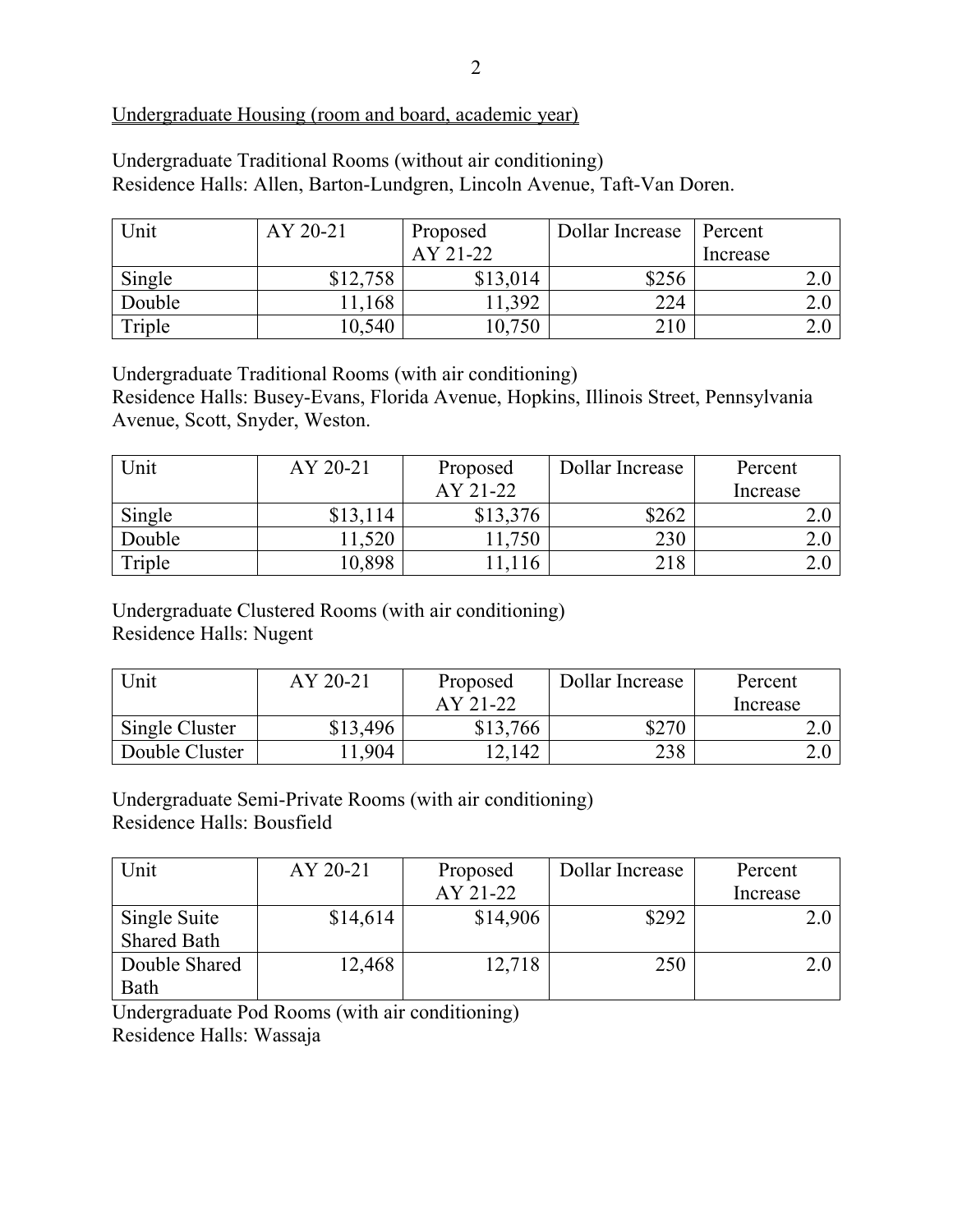| Unit       | AY 20-21 | Proposed | Dollar Increase | Percent  |
|------------|----------|----------|-----------------|----------|
|            |          | AY 21-22 |                 | Increase |
| Single Pod | \$13,844 | \$14,122 | \$278           |          |
| Double Pod | າາາ      | 2,466    | 244             | ∠.∪      |

Notes:

The above rates are for new contracts only. Returning residents pay their original contract rate.

The above undergraduate rates include a traditional board plan of 12 classic meals plus 15 café credits.

All undergraduate housing contracts must include one of four meal plans.

Rates in halls with learning communities will be up to \$350 higher than the above rates.

Residential Fund Council (RFC) student government dues of \$16 per year will be added to the above rates.

| Unit           | Hall         | AY 20-21 | Proposed | Dollar   | Percent  |
|----------------|--------------|----------|----------|----------|----------|
|                |              |          | AY 21-22 | Increase | Increase |
| Single         | Sherman      | \$5,708  | \$5,822  | \$114    | 2.0      |
|                | Hall (air    |          |          |          |          |
|                | conditioned) |          |          |          |          |
| Double         | Sherman      | 5,462    | 5,572    | 110      | 2.0      |
|                | Hall (air    |          |          |          |          |
|                | conditioned) |          |          |          |          |
| Single/private | Daniels Hall | 7,538    | 7,690    | 152      | 2.0      |
| bath           | (air         |          |          |          |          |
|                | conditioned) |          |          |          |          |
| Single Shared  | Daniels Hall | 7,236    | 7,380    | 144      | 2.0      |
| Bath           | (air         |          |          |          |          |
|                | conditioned) |          |          |          |          |
| Double         | Daniels Hall | 6,600    | 6,732    | 132      | 2.0      |
|                | (air         |          |          |          |          |
|                | conditioned) |          |          |          |          |

# Graduate Housing (room only, academic year)

Note: Rates quoted do not include the \$8 student government dues.

### **Apartments**

Goodwin-Green Apartments (monthly rates - includes heat)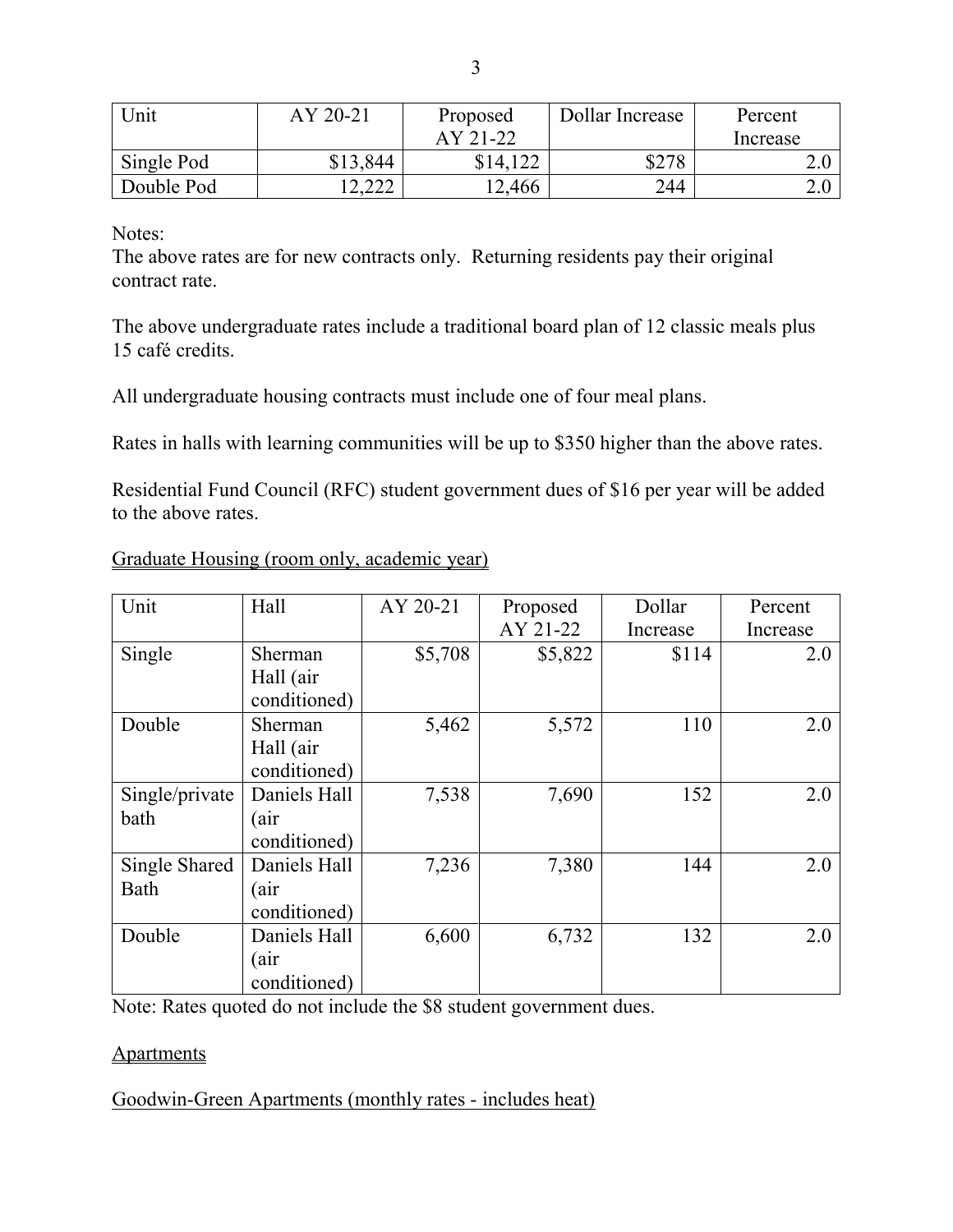| Unit           | AY 20-21 | Proposed | Dollar Increase | Percent  |
|----------------|----------|----------|-----------------|----------|
|                |          | AY 21-22 |                 | Increase |
| Sleeping rooms | \$620    | \$625    | \$5             | 0.81     |
| furnished      |          |          |                 |          |
| Efficiency     | 785      | 795      | 10              | 1.27     |
| furnished      |          |          |                 |          |
| One bedroom    | 875      | 885      | 10              | 1.14     |
| unfurnished    |          |          |                 |          |

## Orchard Downs Apartments (monthly rates)

| Unit              | AY 20-21 | Proposed | Dollar Increase | Percent  |
|-------------------|----------|----------|-----------------|----------|
|                   |          | AY 21-22 |                 | Increase |
| One bedroom-      | \$730    | \$740    | \$10            | 1.37     |
| furnished         |          |          |                 |          |
| One bedroom-      | 670      | 680      | 10              | 1.49     |
| unfurnished       |          |          |                 |          |
| One bedroom-      | 880      | 890      | 10              | 1.14     |
| REMODELED-        |          |          |                 |          |
| furnished         |          |          |                 |          |
| One bedroom-      | 770      | 780      | 10              | 1.30     |
| REMODELED-        |          |          |                 |          |
| unfurnished       |          |          |                 |          |
| Two bedroom-      | 780      | 790      | 10              | 1.28     |
| furnished         |          |          |                 |          |
| Two bedroom-      | 720      | 730      | 10              | 1.39     |
| unfurnished       |          |          |                 |          |
| Two bedroom-      | 930      | 940      | 10              | 1.08     |
| REMODELED-        |          |          |                 |          |
| furnished         |          |          |                 |          |
| Two bedroom-      | 820      | 830      | 10              | 1.22     |
| <b>REMODELED-</b> |          |          |                 |          |
| unfurnished       |          |          |                 |          |
| Two bedroom-      | 730      | 740      | 10              | 1.37     |
| furnished at      |          |          |                 |          |
| Orchard South     |          |          |                 |          |
| Two bedroom-      | 600      | 610      | 10              | 1.67     |
| unfurnished at    |          |          |                 |          |
| Orchard South     |          |          |                 |          |

Note: Rates in Orchard Downs include a special assessment for an intergovernmental agreement with the City of Urbana.

Ashton Woods Apartments (monthly rates)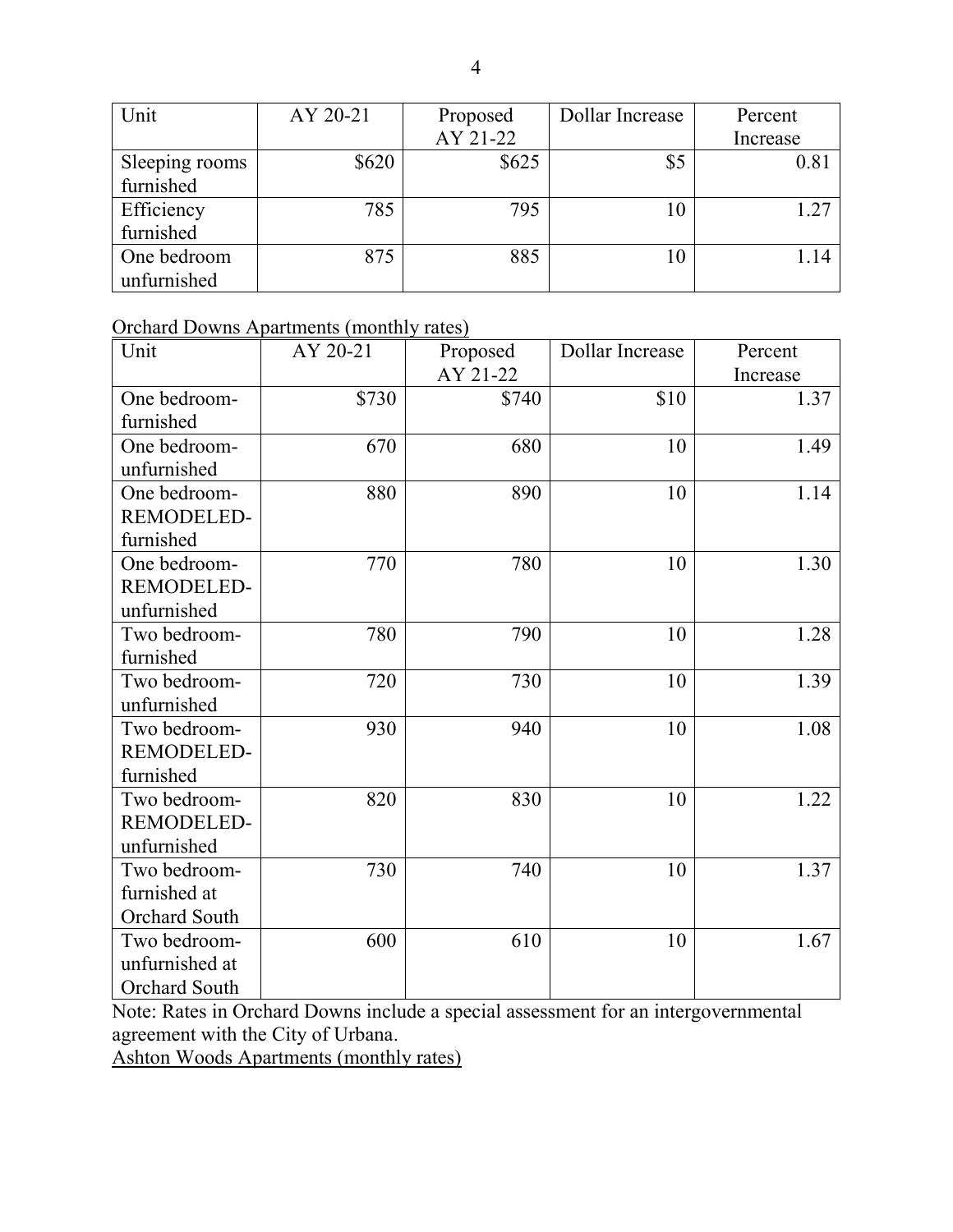| Unit             | AY 20-21 | Proposed | Dollar Increase | Percent  |
|------------------|----------|----------|-----------------|----------|
|                  |          | AY 21-22 |                 | Increase |
| Two bedroom-     | \$840    | \$860    | \$20            | 2.38     |
| furnished        |          |          |                 |          |
| Two bedroom-     | 730      | 750      | 20              | 2.74     |
| unfurnished      |          |          |                 |          |
| Two bedroom-     | 890      | 910      | 20              | 2.25     |
| furnished galley |          |          |                 |          |
| Two bedroom-     | 780      | 800      | 20              | 2.56     |
| unfurnished      |          |          |                 |          |
| galley           |          |          |                 |          |
| Two bedroom-     | 940      | 960      | 20              | 2.13     |
| furnished open   |          |          |                 |          |
| Two bedroom-     | 830      | 850      | 20              | 2.41     |
| unfurnished      |          |          |                 |          |
| open             |          |          |                 |          |

Note: Open and galley refer to the kitchen style and level of updates in the apartment.

## **CHICAGO**

Housing at Chicago recommends an increase in the standard basic double room and board rate from \$11,553 to \$11,833 (2.6 percent). All other residence hall

facility rates will increase by 2.6 to 3.0 percent, varying by building and configuration.

Residence Halls (room and board, academic year)

### Unit/Suites/Clusters

### James Stukel Towers

| <b>Jnit</b> | AY 20-21 | Proposed | Dollar Increase | Percent  |
|-------------|----------|----------|-----------------|----------|
|             |          | AY 21-22 |                 | Increase |
| Single      | \$13,996 | \$14,395 | \$399           | 2.85     |
| Double      | 12,920   | 3,288    | 368             | 2.85     |

# Student Residence and Commons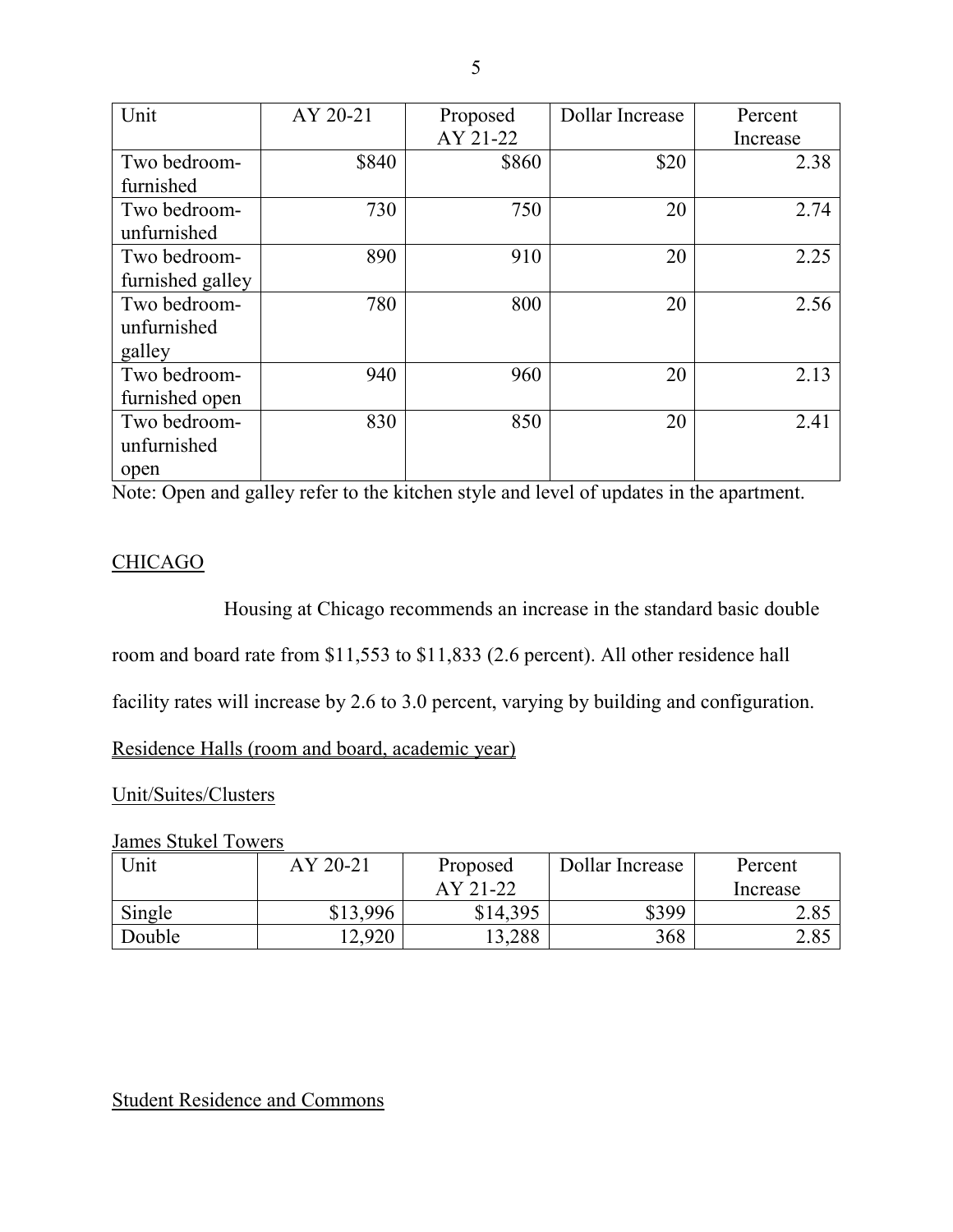| Unit   | AY 20-21 | Proposed | Dollar Increase | Percent  |
|--------|----------|----------|-----------------|----------|
|        |          | AY 21-22 |                 | Increase |
| Single | \$12,517 | \$12,842 | ぐつつく            | 2.60     |
| Double | 1,533    | ,833     | 300             | 2.60     |

Notes: Rates for the Student Residence and Commons rooms will range from \$11,554 to \$13,834 depending on room configuration. Facilities above do not include cooking facilities so all residents are required to be on one of the board plans. Rates for James Stukel Towers and Student Residence and Commons include the cost of the minimum 15 meal plan.

Polk Street Residence Hall (room only-no board plan, academic year, per person)

| Unit   | AY 20-21             | Proposed | Dollar Increase    | Percent  |
|--------|----------------------|----------|--------------------|----------|
|        |                      | AY 21-22 |                    | Increase |
| Single | 123<br>\$9.          | \$9,360  | <b>¢つつつ</b><br>ر∠⊕ | 2.60     |
| Double | $\Omega$ 227<br>ر ر. | 8,554    | າ 1 7<br>້⊥        | 2.60     |

Single Student Residence (room only-no board plan, academic year, per person)

| Unit         | AY 20-21 | Proposed | Dollar Increase | Percent  |
|--------------|----------|----------|-----------------|----------|
|              |          | AY 21-22 |                 | Increase |
| Two-person   | \$9,927  | \$10,185 | \$258           | 2.60     |
| apartment    |          |          |                 |          |
| Three-person | 9,726    | 9,979    | 253             | 2.60     |
| apartment    |          |          |                 |          |
| Four-person  | 9,840    | 10,096   | 256             | 2.60     |
| apartment    |          |          |                 |          |
| Two/Three-   | 8,469    | 8,689    | 220             | 2.60     |
| person suite |          |          |                 |          |
| Studio       | 12,428   | 12,751   | 323             | 2.60     |
| apartment    |          |          |                 |          |

#### Thomas Beckham and Marie Robinson Halls

| Unit        | AY 20-21 | Proposed | Dollar Increase | Percent  |
|-------------|----------|----------|-----------------|----------|
|             |          | AY 21-22 |                 | Increase |
| Two-person  | \$11,634 | \$11,966 | \$332           | 2.85     |
| apartment   |          |          |                 |          |
| Four-person | 11,366   | 11,690   | 324             | 2.85     |
| apartment   |          |          |                 |          |
| Studio      | 13,957   | 14,355   | 398             | 2.85     |
| apartment   |          |          |                 |          |

Academic & Residential Complex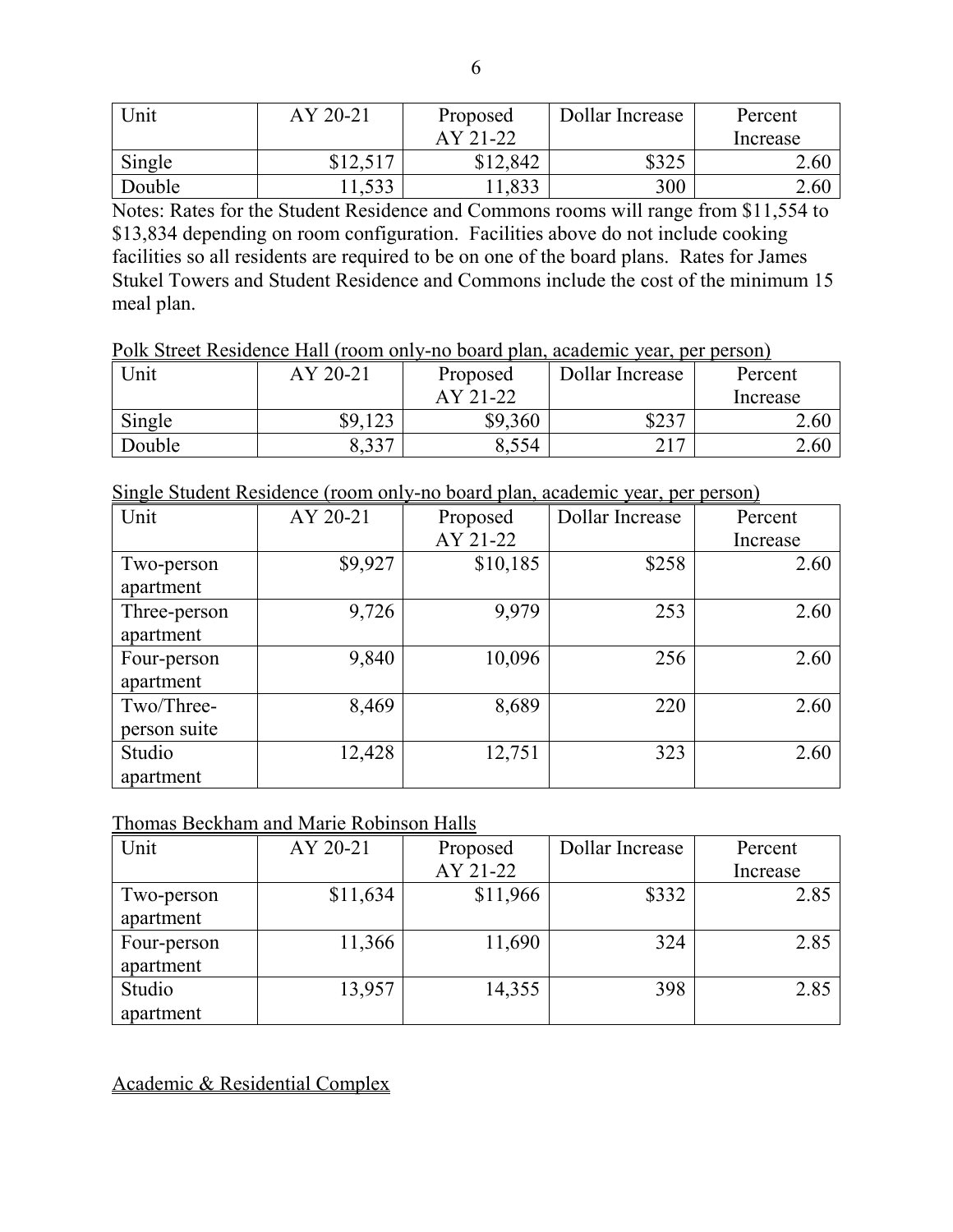| Unit       | AY 20-21 | Proposed | Dollar Increase | Percent  |
|------------|----------|----------|-----------------|----------|
|            |          | AY 21-22 |                 | Increase |
| Single     | \$14,579 | \$15,016 | \$437           | 3.00     |
| Double     | 13,106   | 13,499   | 393             | 3.00     |
| Semi Suite | 17,236   | 17,753   | 517             | 3.00     |
| Single     |          |          |                 |          |
| Semi Suite | 14,950   | 15,399   | 449             | 3.00     |
| Double     |          |          |                 |          |

Note: Rates for Academic & Residential Complex include the additional cost of the minimum 15 meal plan.

## **SPRINGFIELD**

Housing at Springfield recommends an increase in the standard basic double room rate from \$7,460 to \$7,610 (2.0 percent), the first increase since fall 2017. All other rates will increase by 2.0 to 3.0 percent, varying by building and configuration. In addition, the silver meal plan option will increase from \$1,150 to \$1,400 per semester (21.7 percent) to provide adequate funds for students who rely on dining services for virtually all meals. Meal plans have not increased since 2014, and the Gold and Signature meal plans will not increase.

### Apartments (room only, academic year)

| Unit         | AY 20-21 | Proposed | Dollar Increase | Percent  |
|--------------|----------|----------|-----------------|----------|
|              |          | AY 21-22 |                 | Increase |
| Two bedroom/ | \$10,900 | \$11,226 | \$326           | 3.0      |
| Furnished    |          |          |                 |          |
| Two bedroom/ | 9,500    | 9,784    | 284             | 3.0      |
| Unfurnished  |          |          |                 |          |
| One bedroom/ | 9,000    | 9,270    | 270             | 3.0      |
| Furnished    |          |          |                 |          |

#### Family Apartments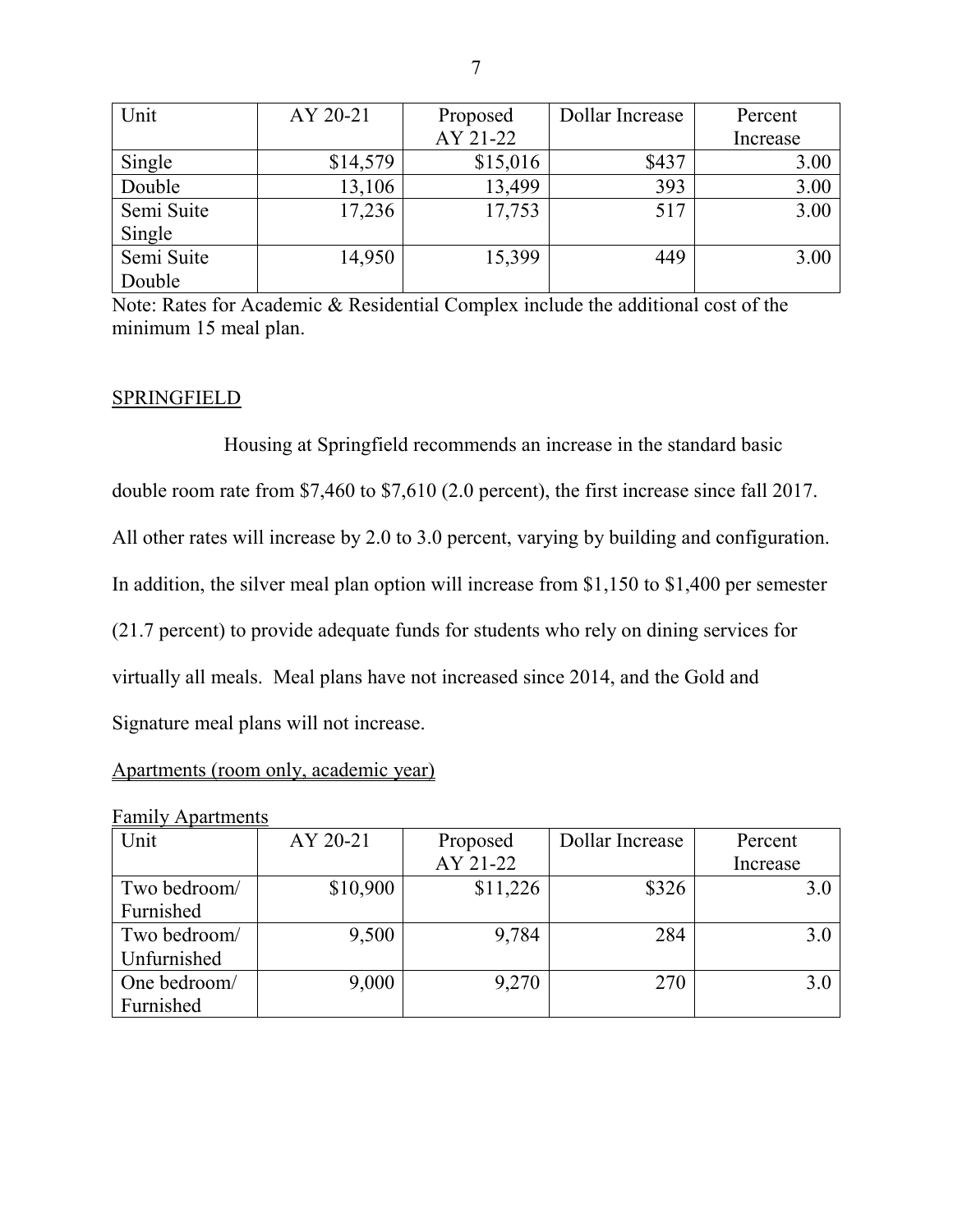| Unit                              | AY 20-21 | Proposed | Dollar   | Percent  |
|-----------------------------------|----------|----------|----------|----------|
|                                   |          | AY 21-22 | Increase | Increase |
| <b>West Campus Townhouse</b>      | \$7,000  | \$7,210  | \$210    | 3.0      |
| Private Bedroom                   |          |          |          |          |
| East Campus Apartment             | 7,000    | 7,210    | 210      | 3.0      |
| Private Bedroom                   |          |          |          |          |
| <b>Standard Townhouse Private</b> | 6,000    | 6,180    | 180      | 3.0      |
| Bedroom                           |          |          |          |          |
| Premium Townhouse                 | 7,000    | 7,210    | 210      | 3.0      |
| Private Bedroom                   |          |          |          |          |
| <b>East Campus Apartment</b>      | 4,400    | 4,532    | 132      | 3.0      |
| Shared Bedroom                    |          |          |          |          |

Single Student Apartments (all fully furnished)

### Residence Halls (furnished room only, academic year)

#### Lincoln Residence Hall

| Unit            | AY 20-21 | Proposed | Dollar Increase | Percent  |
|-----------------|----------|----------|-----------------|----------|
|                 |          | AY 21-22 |                 | Increase |
| Shared room     | \$7,460  | \$7,610  | \$150           |          |
| Private room    | 10,200   | 10,404   | 204             |          |
| (double-single) |          |          |                 |          |
| as available)   |          |          |                 |          |

### Founders Hall

| Unit            | AY 20-21 | Proposed | Dollar Increase | Percent  |
|-----------------|----------|----------|-----------------|----------|
|                 |          | AY 21-22 |                 | Increase |
| Shared room     | \$7,460  | \$7,610  | \$150           |          |
| Private room    | 10,200   | 10,404   | 204             |          |
| (double-single) |          |          |                 |          |
| as available)   |          |          |                 |          |

Notes: Two-bedroom furnished option is available only to visiting staff and international exchange faculty. Shared rate option is offered primarily for international students seeking to live on-campus at a cost-effective/competitive local market rate for accommodations not readily preferred by most domestic students. Rates for townhouses and renovated flats are standardized. All rates are fully inclusive of utility charges, including electricity/heat/AC, laundry, and technology/telecommunication costs passed along to residents.

The standardized rate for residents of Lincoln Residence Hall and Founders Hall includes proposed increases in room only. Each hall resident is required to select one of three standard meal plans offered each semester (Silver \$1,400, Gold \$1,675, and Signature \$2,100) that will increase total costs accordingly. Second-Year Residential Initiative